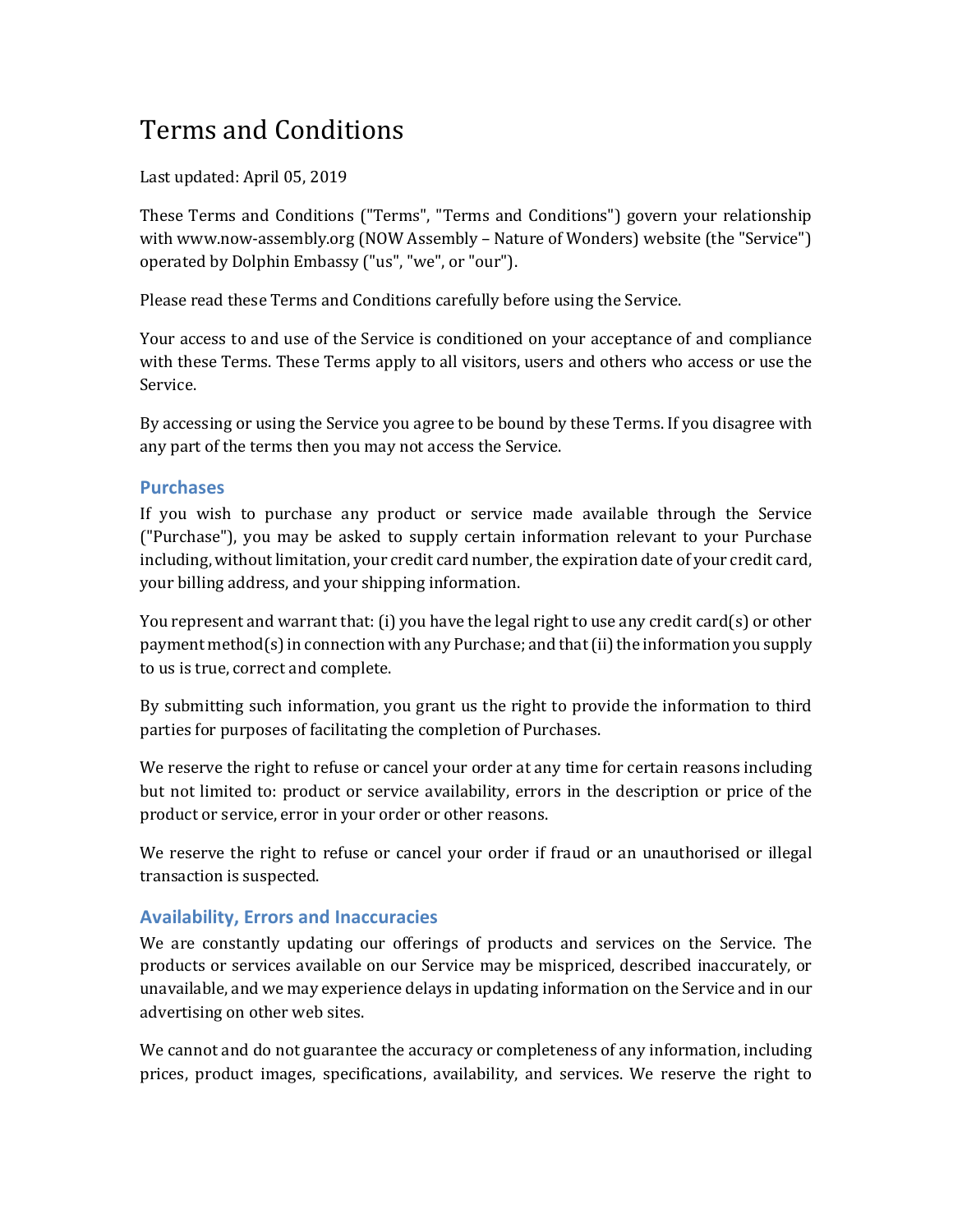change or update information and to correct errors, inaccuracies, or omissions at any time without prior notice.

#### **Intellectual Property**

The Service and its original content, features and functionality are and will remain the exclusive property of Dolphin Embassy and its licensors. The Service is protected by copyright, trademark, and other laws of both the Spain and foreign countries. Our trademarks and trade dress may not be used in connection with any product or service without the prior written consent of Dolphin Embassy.

#### **Links To Other Web Sites**

Our Service may contain links to third-party web sites or services that are not owned or controlled by Dolphin Embassy.

Dolphin Embassy has no control over, and assumes no responsibility for, the content, privacy policies, or practices of any third party web sites or services. You further acknowledge and agree that Dolphin Embassy shall not be responsible or liable, directly or indirectly, for any damage or loss caused or alleged to be caused by or in connection with use of or reliance on any such content, goods or services available on or through any such web sites or services.

We strongly advise you to read the terms and conditions and privacy policies of any thirdparty web sites or services that you visit.

#### **Termination**

We may terminate or suspend your account immediately, without prior notice or liability, for any reason whatsoever, including without limitation if you breach the Terms.

Upon termination, your right to use the Service will immediately cease. If you wish to terminate your account, you may simply discontinue using the Service.

## **Limitation Of Liability**

In no event shall Dolphin Embassy, nor its directors, employees, partners, agents, suppliers, or affiliates, be liable for any indirect, incidental, special, consequential or punitive damages, including without limitation, loss of profits, data, use, goodwill, or other intangible losses, resulting from  $(i)$  your access to or use of or inability to access or use the Service;  $(ii)$  any conduct or content of any third party on the Service; (iii) any content obtained from the Service; and (iv) unauthorized access, use or alteration of your transmissions or content, whether based on warranty, contract, tort (including negligence) or any other legal theory, whether or not we have been informed of the possibility of such damage, and even if a remedy set forth herein is found to have failed of its essential purpose.

#### **Disclaimer**

Your use of the Service is at your sole risk. The Service is provided on an "AS IS" and "AS AVAILABLE" basis. The Service is provided without warranties of any kind, whether express